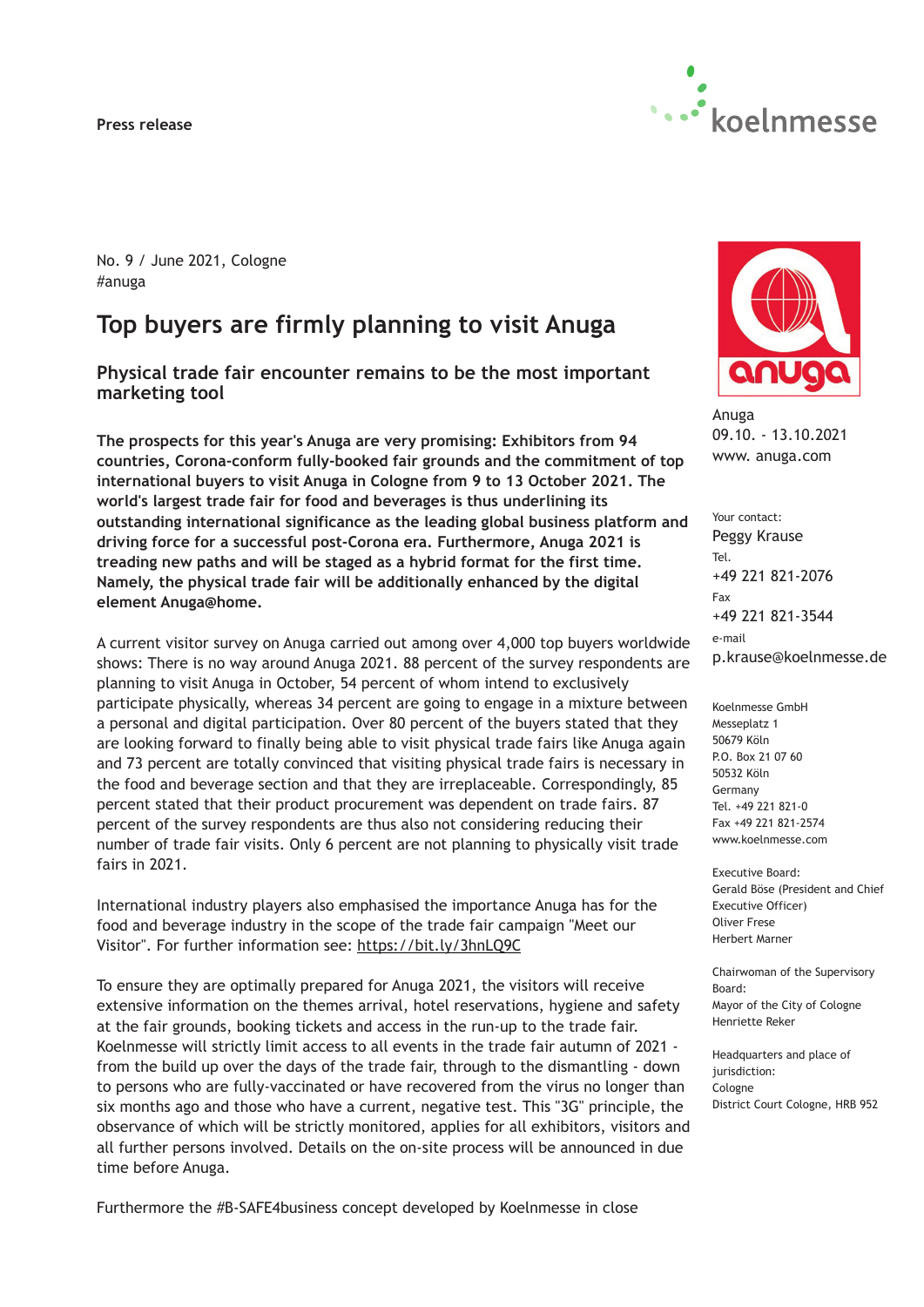

coordination with the authorities is continuously reviewed and adapted to the current legal situation and applicable regulations. Here, digital technologies play an important role in the observance of the Corona protection measures at Anuga 2021. These include for instance personalised, digital tickets or the contactless access controls, through to body scanners in the entrance areas.

## Page 2/3

### **Koelnmesse - Global Competence in Food and FoodTec**:

Koelnmesse is an international leader in organising food fairs and events regarding food and beverage processing. Trade fairs such as the Anuga, ISM and Anuga FoodTec are established world leaders. Koelnmesse not only organises food and food technology trade fairs in Cologne, Germany, but also in further growth markets around the globe, for example, in Brazil, China, Colombia, India, Italy, Japan, Thailand and the United Arab Emirates, which have different focuses and contents. These global activities enable us to offer our customers a network of events, which in turn grant access to different markets and thus create a basis for sustainable and stable international business.

Further information: [www.koelnmesse.com/current-dates/all-trade-fairs/#1](#" style="margin: 0px; border: currentColor; border-image: none; left: 0px; top: 0px; width: 16px; height: 16px; right: 0px; bottom: 0px; overflow: hidden; vertical-align: middle; float: none; display: inline; white-space: nowrap; position: static !important;" title="Anrufen: +49 221 821 2076)

#### **The next events:**

Anuga - The leading trade fair for the global food industry, Cologne 09.10. - 13.10.2021 Andina Pack - International Processing and Packaging Exhibition for the Food, Pharma and Cosmetic Industry, Bogotá 09.11. - 12.11.2021 ISM - The world's largest trade fair for sweets and snacks, Cologne 30.01. - 02.02.2022

#### **Note for editorial offices:**

Anuga photos are available on the Internet at www.anuga.com/imagedatabase Press information is available at: www.anuga.com/Pressinformation If you reprint this document, please send us a sample copy.

#### **Anuga in the Social Web:**

https://www.facebook.com/anugacologne https://www.instagram.com/anugacologne/ https://www.linkedin.com/company/anugashowcase https://twitter.com/anugacologne

**Your contact:**  Peggy Krause Communications Manager

Koelnmesse GmbH Messeplatz 1 50679 Cologne Germany Tel.: +49 221 821 2076 Fax: +49 221 821 3544 E-Mail: p.krause@koelnmesse.de